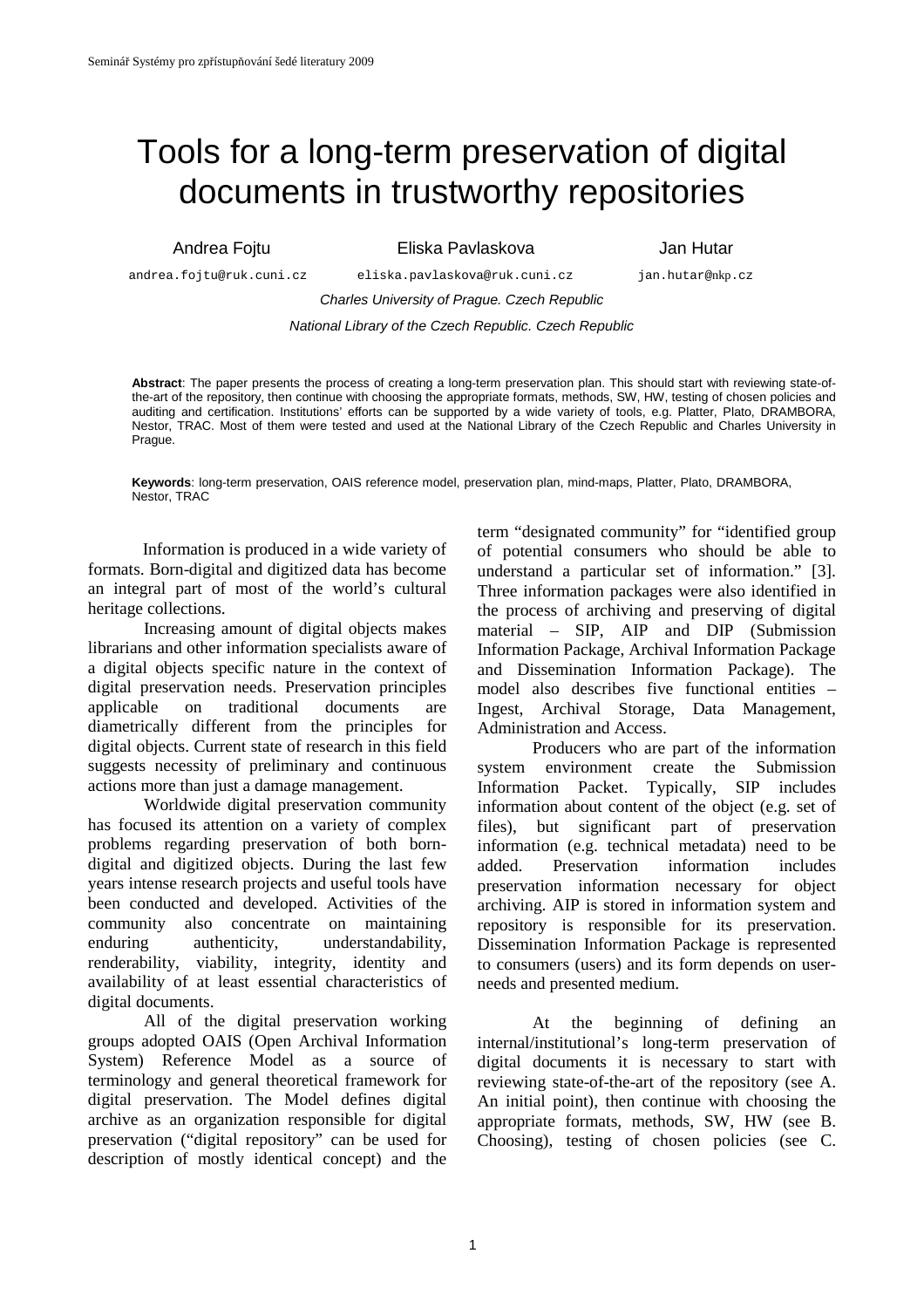Testing) and auditing and certification (see D. Certification and audit).

#### **A. AN INITIAL POINT**

State-of-the-art of the institutions' repository could be quite easily captured with the mind-map tools like FreeMind or Bubbl.us.

## **FreeMind** [6]

Owing to the fact that the software is written in Java, it is available for many operating systems (MS Windows, Mac OS X, Linux, eComStation platforms). Even though it exists as a client application only (without the online counterpart), its indisputable advantage is integration into the planning tool PLATO (see the text below). However, if the organization is primarily looking for an application for brainstorming sessions and ideas sharing, Bubbl.us is the best choice.

#### **Bubbl.us** [1]

Bubbl.us presents an easy-to-use, free and online tool for creating mind maps. Mind maps can be shared, posted to a web site or blog, sent via email, printed or saved as an image.

Thanks to these tools we understood the problems in their very context and could continue in defining feasible formats of documents ingested into the repositories (giving up the idea of storing and preserving everything), since this should be an integral part of the institution's preservation strategy.

## **B. CHOOSING**

When choosing the right strategy (for a long-term preservation) we had to reassess the acquisition of certain file formats. According to the Florida Digital Archive recommendation of data formats for preservation purposes [5], proprietary formats in general are not acceptable.

#### **Platter** – **Planning Tool for Trusted Electronic Repositories** [7]

Long-term preservation of digital documents issues should start at the very first stages of a repository planning process.

PLATTER in itself is not an audit or certification tool, but is rather designed to complement existing audit and certification tools by providing a "cookbook", which will allow new repositories to incorporate the goal of planning the long-term preservation issues from an early stage. This shows the scope of questions and risks, which may arise and need to be addressed in order to comply with a trusted repository (sometimes mistakenly denoted as trustedness of repository) [4].

And the repositories are trusted if they meet predefined criteria. Fulfilling the functions or (if you like) meeting the criteria needs to be declarable. That means having the trusted repository is considerably subject to certification and audit (see part D. Certification and audit). PLATTER has been designed to support both checklist and risk-analysis based approaches to audit.

The biggest advantage of PLATTER is identification of strong and weak points of our present (or future) repository. Unrealistic expectations, impossibility of application of all requirements to any repository and in some cases too simplistic and general recommendations should not prevent us from looking for the finest solutions (see C. Testing and D. Certification and audit).

## **C. TESTING**

In next to the last step of creating the plan for the long-term preservation of digital documents we focused our attention to testing (of chosen formats, solutions etc.). For this we used the tool called Plato.

#### **Plato – The Planets Preservation Planning Tool** [9]

Plato supports decision making in the field of preservation planning. The tool is based on OAIS functional entity Preservation Planning. It is a software tool (licensed under the CC-GNU LGPL) for evaluation of potential preservation solutions and strategies.

Whole process is divided into three stages and eleven steps described by workflow of decision making:

1. *Define requirements* – this consists of defining basis, where basic information about collection and its context is inserted. This step is similar to the first phase of DRAMBORA audit. With the second step, records need to be chosen. It requires a sample set of records for later use. Identify Requirements, as a third step, deals with repository objectives definition and description. It is recommended to use a tree structure for objectives categorization. Top-level categories usually are file, record as well as process characteristics and costs.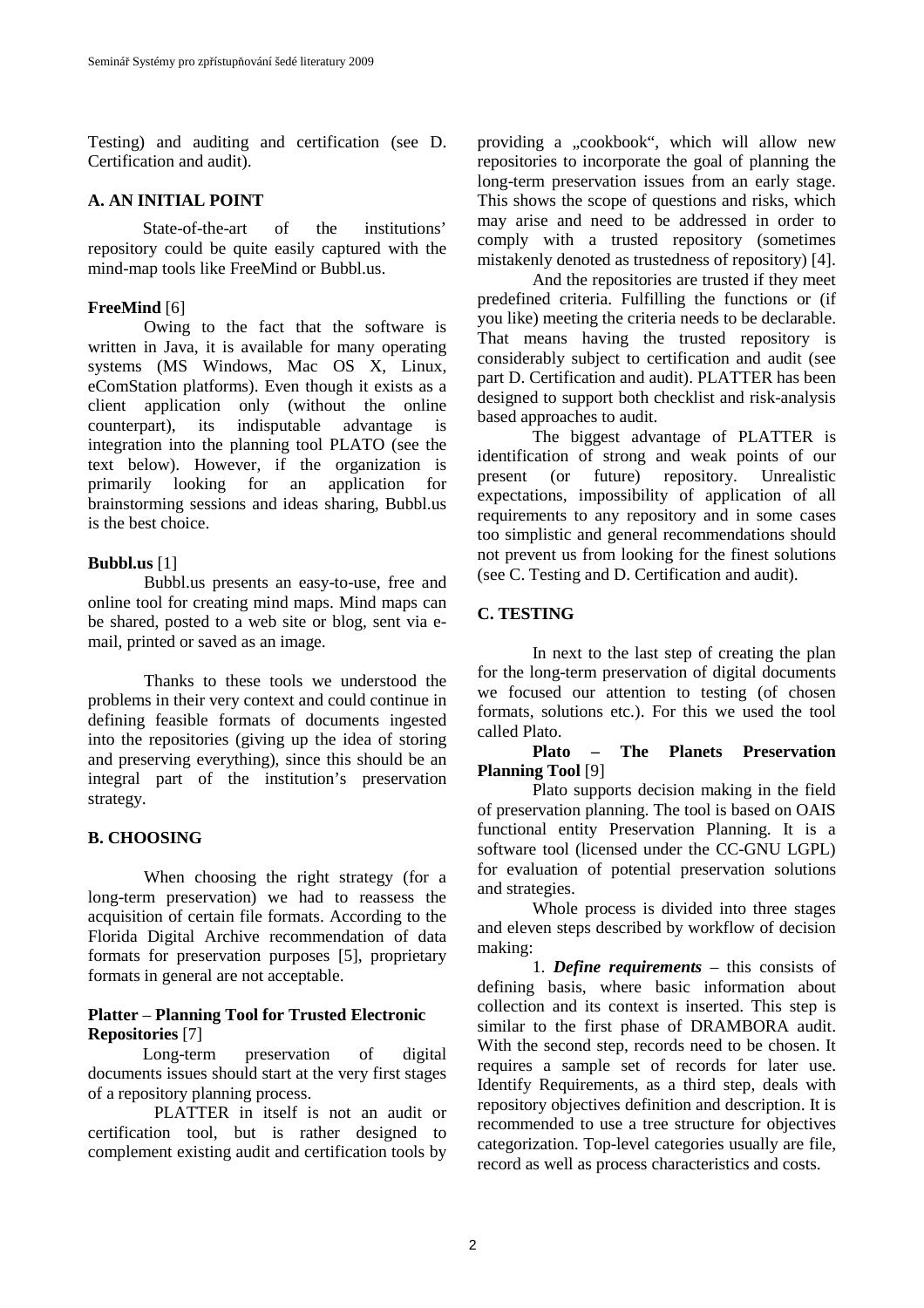2. *Evaluate alternatives* – it includes definition of alternatives (all possible preservation solutions). After the decision is made, it is time to focus on feasibility of chosen alternatives. Feasible solutions represent the evaluating process and become a subject of experiment phases.

3. *Consider results* - management is provided with experiment output included measurements taken in the experiments. Measurements can be transformed into a uniform scale. In case when not all of the objectives are equally important, importance factors can be set. In the last phase relevant results need to be analysed.

The output of preserving planning process is "a concise, objective, and well-documented ranked list of the various alternative solutions for a given preservation task considering institutionspecific requirements" [8]. The list can be used as a basis for optimal preservation solution decision (for a given collection).

#### **D. CERTIFICATION AND AUDIT**

The last phase before the final version of long-term preservation plan/strategy of digital documents should be a complete audit of previous policies, procedures and results. Most often with the help of NESTOR, TRAC or online tool DRAMBORA Interactive; choosing the most suitable one is subjected to human resources, material and last but not least financial possibilities.

#### **NESTOR** - **Network of Expertise in Long-Term Storage and Long-Term availability of Digital Resources in Germany [2]**

 It consists of 14 criteria with detailed description and specific application. The trustworthiness evaluation and certification of a repository with the help of the NESTOR consists of 3 parts: 1. *Organisation* (administration, sustainability, institution structure and provision), 2. *Digital object and technology management*, 3. *Technical infrastructure* and *security*.

 NESTOR's target groups include research institutes at universities, in industry and within specialist organisations. Further targets include libraries, museums and archives as users.

 The reason we did not work with these criteria in more detail is their close relationship to legal and financial conditions and limitations in Germany.

### **TRAC - Trustworthy Repositories Audit & Certification : Criteria and Checklist [10]**

This paid certification has already been conducted at several institutions (e.g. USA, Netherlands, New Zealand). Due to the rather high financial requirements, we preferred the "self-audit" by DRAMBORA.

#### **DRAMBORA** - **Digital Repository Audit Method Based on Risk Assessment [11]**

As its title shows, DRAMBORA is a method based on risk management. Its main purpose is to work as a tool for repository audit or self-audit and eventually as a planning tool prior a launch of repositories. It adopts a bottom-up approach for identification of potential threats. The tool was created in the beginning of 2007 as a cooperative project of Digital Curation Centre (DCC) and Digital Preservation Europe (DPE). Since January 2008, DRAMBORA is available as online tool called DRAMBORA Interactive.

The online tool guides auditors through stages of (self-) audit methodology. It is strongly recommended to conduct preliminary analysis of existing repository documentation not only in written form (the tool provides functions for managing documents significant for repository), but also in a form of interviews with responsible repository personal [4]. The audit has six phases; starting with organization mandate definition and organization context description and ending with two distinct outputs from assessment process register of indentified risks and structured audit report. Risks, vulnerabilities are identified, measured and relations between them are recognized.

DRAMBORA was tested in several institutions including the National Library of the Czech Republic and the Charles University in Prague. The main benefit of the conducted audit was not in new information about problematic issues but structured and systematic overview of known problems.